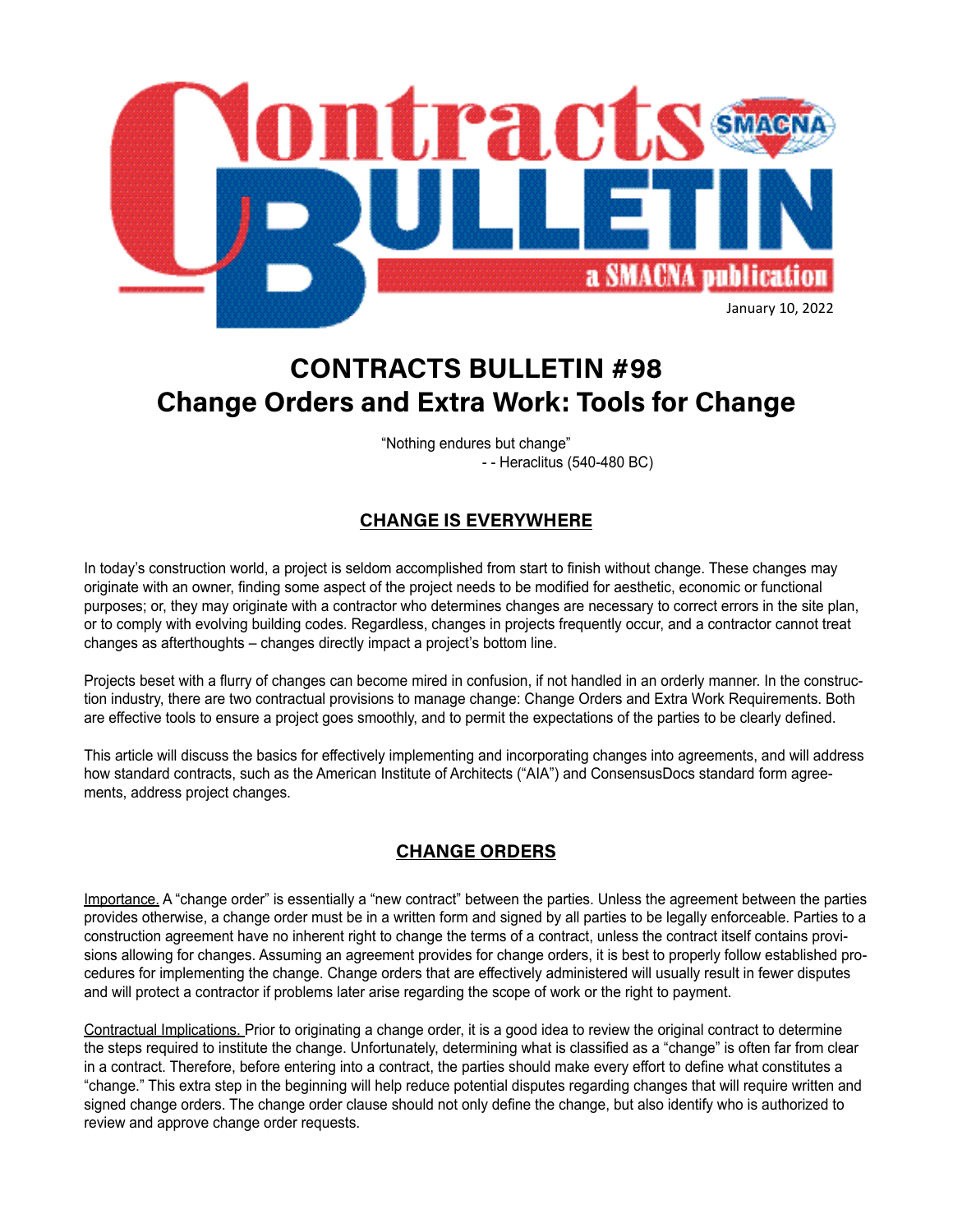The better a contractor knows what is required by the change order clause, the less likely it will slip up and breach its agreement. More importantly, proper drafting and understanding a change order clause can save money in the long run by avoiding disputes.

Process of Instituting a Change Order. In AIA contracts, owners typically use the standard Proposal Request (AIA Document G709-2018) form. ConsensusDocs does not publish an equivalent request form for its form contracts. The AIA G709-2018 form identifies what the change is and all of the parties to the contract. Essentially, this form is a request for a price and time proposal for carrying out the proposed change.

However, contractors using the AIA G709-2018 form must realize that it is not an authorization to do the work. It is not an official change order. It is merely a request for information needed by the owner and/or architect in making a decision to go ahead with a change.

The Associated General Contractors of America, American Subcontractors Association, and Associated Specialty Contractors suggest that, at minimum, contractors include the following information in a change proposal request:

- 1. The reason for the proposed change, a reference to the plans and specifications, the benefit to the owner and the project, and the effect of the change on the project sequence;
- 2. The effect of the proposed change on the contract time and price in sufficient detail to permit proper evaluation by the contractor, the owner, and the owner's agent; and
- 3. A reasonable but definite time period for the owner to accept or reject the change proposal without interruption or delay in the project schedule.

The Associated General Contractors of America, American Subcontractors Association, Inc., Associated Specialty Contractors, Guidelines for a Successful Construction Project (2008).

The Change Order. If a Proposal Request is acceptable to the owner, or becomes acceptable after adjustment and negotiation of the contract price and time, the change order can be prepared. A good form change order to use is ConsensusDocs 202, which covers all the necessary details to ensure a smooth transaction. After the change order is executed by the required parties, it becomes a modification of the original agreement. The change order will authorize the contractor to do the extra work and require the owner to pay the agreed upon price. It is crucial to include or attach any additional specifications or drawings to the change order to clearly define the scope of work.

Changes in Contract Time and Price. Owners may question a contractor's change order pricing because it may be assumed that the contractor has the owner "over the barrel." The fact is, however, that work will always cost more when not done in sequence with the original work.

In fact, typically it is common to charge 10 to 15 percent more than if it had been included in the original bid. Reasons for this include:

- 1. Lack of competitive environment;
- 2. Inability to easily fit the change into the existing schedule; and
- 3. Massive amounts of paperwork and delay that can be experienced by the contractor.

Any changes in the contract price, up or down, should always be specifically listed in the change order form. Similarly, any changes in contract timing or completion dates, up or down, must always be agreed upon and reflected in the change order. If there is no change in time to be made, be sure to place zero (0) days in the blank.

Construction Change Directives. Some change orders will be acceptable to the owner, but not to the contractor. The contractor could be dissatisfied with the change in work, contract price or time, or a combination of issues. Depending on how the agreement is drafted, it is possible the contractor will be obligated to go ahead with the work, even though it has not signed the change order form. This type of change should be issued via a construction change directive (e.g, AIA Document G714-2017).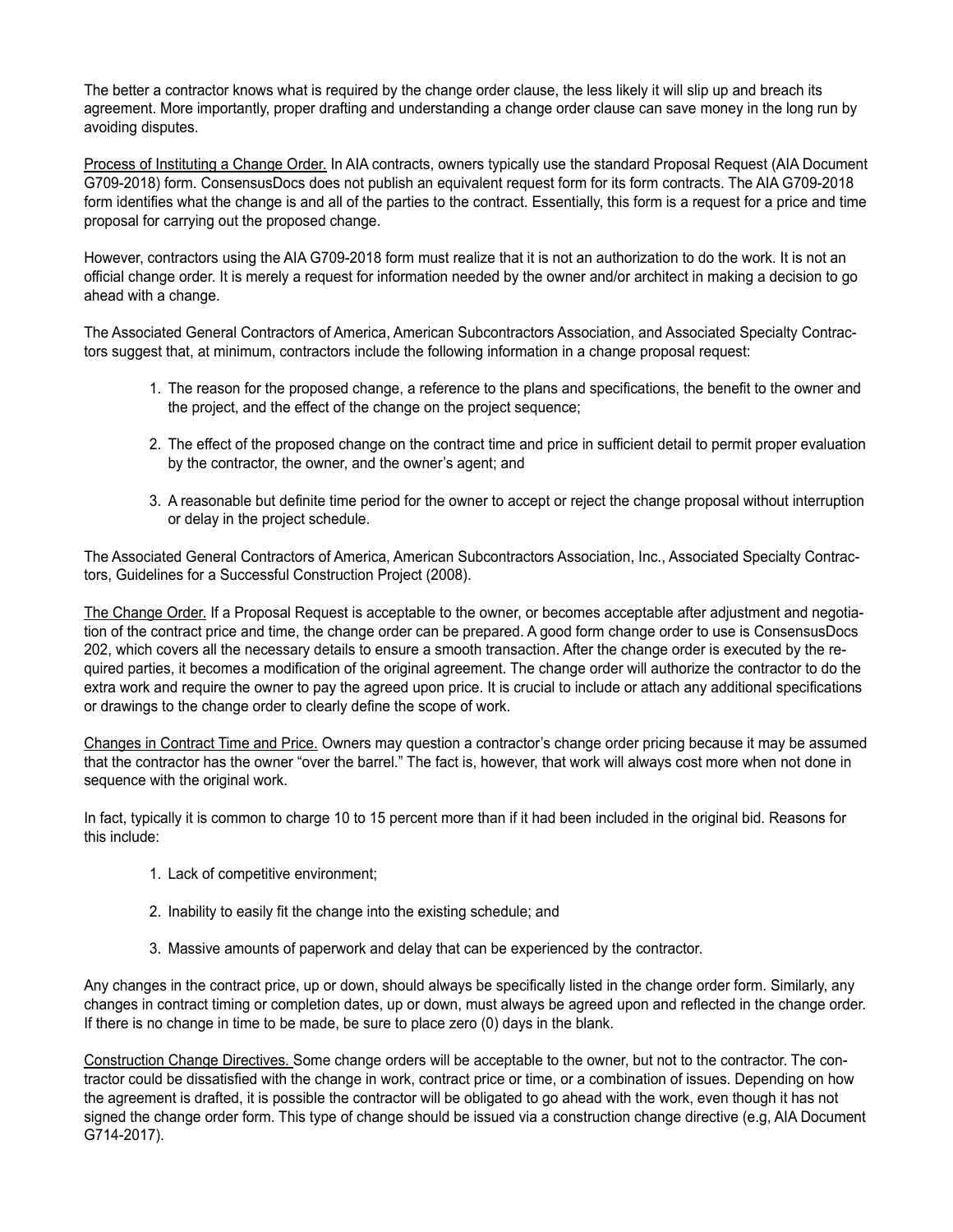The AIA General Conditions (Document A201-2017) obligates the contractor to proceed with the work, even without reaching a full agreement as to the terms of the change. The AIA contract authorizes the architect, not the contractor, to determine any price and time adjustments by utilizing guidelines set forth by the agreement (Document A201, Article 7.3). If at any time the contractor agrees to the adjustments made by the architect, it is then deemed to be a change order. However, the AIA standard contract (Document A201, Article15) does provide the contractor with recourse: mediation or arbitration of the disputed terms.

ConsensusDocs 200 also requires that the contractor proceed with its work under a construction change directive before reaching full agreement as to the terms of the change (referred to as an "Interim Directive" in ConsensusDocs 200, Article 8.2). If the owner and contractor dispute the cost of the contractor's work, the owner must pay the contractor 50% of the contractor's actual incurred costs to complete the work. The Owner and the contractor can then follow the dispute resolution procedures (ConsensusDocs 200, Article 12) to determine responsibility for the remaining 50% of the cost. Notably, the architect plays no part in the construction change directive process under ConsensusDocs 200.

Minor Changes. Sometimes during the course of a project, minor changes will arise. Construction agreements should address how these minor changes will be handled. The AIA General Conditions (A201-2017) standard contract entitles the architect to make minor changes in the work that do not involve the contract price or time. By comparison, ConsensusDocs 200 allows the owner to make these types of changes. In both cases, these changes must be consistent with the contract and must be in writing. A change order could still be issued in this instance to preclude either the owner or contractor from asserting later claims based on the scope, price, or timing of the change.

Change Order Log. If an architect or owner has a role in construction, it is a good idea to require the architect or owner to maintain records relative to changes in the work. Although neither the AIA A201 nor ConsensusDocs 200 require that a change order log be kept by the architect or owner, a change order log offers a good solution for the parties to manage and track change orders. The log should record the dates and status of all change order requests, proposals, reviews, and approvals. The main objective of the log is for all parties to know the status of the overall contract price and time, as well as any updates on change orders in process.

Informal Changes. Changes can occur outside the formal processes set forth by the contract. These types of changes are very risky and should be avoided if at all possible.

Contractor's Unauthorized Changes. Contractors may find it more efficient to solve practical problems without first consulting with the owner or architect. Unfortunately, there is little chance of the contractor getting paid for this type of work if the owner or architect discovers and disputes the change. Contractors should refrain from making any unauthorized change, even if the change would not require an increase in the contract price. If a contractor makes an unauthorized change that materially affects structural integrity or design intent, the contractor could be liable to the owner or architect in the form of deductive change orders. See 6 Bruner & O'Connor on Construction Law § 19:42.

Unwritten Change Orders. All too often, owners and contractors have informal discussions regarding the project that result in some informal oral change agreement. The owner's verbal assent, and relying on "trust," is not supported by the contract, case law, or common sense. Especially when performing work for residential customers, contractors are held to a higher standard and may be prohibited from enforcing oral agreements.

Whether a judge or arbitrator will enforce an oral change order in a commercial project is far from clear. What is certain is completing written change orders places the contractor in a strong position in stark contrast to the "verbal change."

#### **EXTRA WORK**

Many issues that arise during the course of a project may already be addressed and included within the agreement. These types of changes are considered "extra work requirements," and absent any direct allowance within the agreement, may be included in the contract price. Thus, it is very important for contractors to fully realize the scope of work and understand what is or is not compensable under the agreement.

When a contractor or subcontractor has allegedly completed extra work, disputes often arise as to whether the contractor or subcontractor is entitled to additional compensation for the work. A contractor or subcontractor may recover the reasonable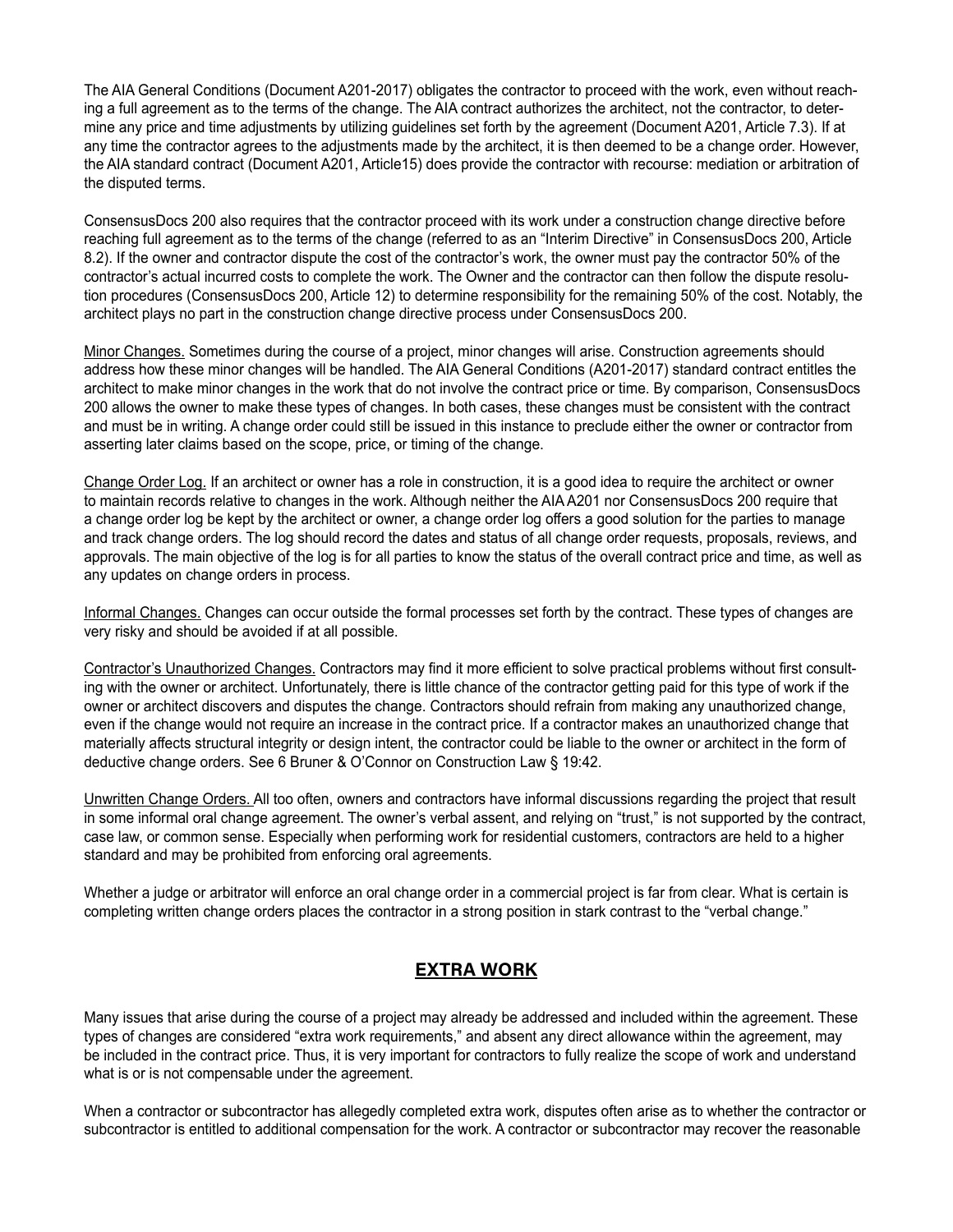value of extra work that is beyond what was originally contemplated by the parties, and outside the scope of the contract, as long as sufficient authorization was received for performance of the extra work.

Extra Work. In order for a contractor to recover compensation for extra work, the work must, in fact, constitute "extra work" under the terms of the contract. Extra work refers to work

not contemplated by the parties at the time of the contract and entirely independent of what is required in the performance of the contract. In other words, extra work is not contemplated by the parties and not controlled by the contract. If the work falls within the scope of the work covered by the contract, it is not extra work. Where the work consists of materials and services above and beyond or outside the scope of the work considered by the contract, it is extra work for which additional compensation may be recoverable.

Scope of Work. In some situations, changes can be anticipated in advance by both parties. In such instances, the extra work required is assumed to be within the scope of the work. All work, responsibilities, and risks assumed by the contractor in consideration for the contract price fall within the scope of the work, and any additional expense would be the contractor's responsibility. The terms of the contract should define as clearly as possible what constitutes a change within the scope or work.

Determining the parameters of the scope of work is no easy task. Thus, absent any direct language determining what changes are within the scope of the work, courts may look to implied terms and conditions, including:

- 1. Typical trade custom and practice;
- 2. Public policy;
- 3. Legal defenses for nonperformance; and
- 4. Degree of the change—minor changes that neither impact the contract price nor time are deemed expected, and thus within the scope of the agreement.

The determination of whether work is extra work is made by comparing the scope of work referenced in the contract and building specifications with the details of the work that the contractor or subcontractor claims is extra. The contract fixes the scope of the contractor's undertaking and the price it is to be paid for carrying out the contract.

Compensation for Extra Work. Courts perform a case-by-case analysis of the particular circumstances presented to determine whether or not a contractor or subcontractor is entitled to compensation for extra work. Courts may look at: the nature of the particular work claimed as extra; any stipulations in the contract regarding authorization for extra work; the effect of such stipulations on the right to recover compensation for the work alleged to be extra; the nature and extent of the alleged authorization for extra work; and the manner in which it was allegedly given to the contractor or subcontractor.

Authorization and Contractual Implications. When work performed constitutes extra work under the contract, the recovery of compensation for the extra work is limited to those items for which the owner, or general contractor in the case of a subcontract, gave authorization. Where there is no express or implied agreement authorizing the performance of extra work, a contractor or subcontractor generally cannot recover compensation for the extra work performed.

Most contracts contain provisions that written orders are required for extra work performed. When a contract does not contain an express stipulation providing that extra work must be authorized in writing, sufficient authorization for extra work may be established by any manner of words or conduct indicating the owner's request, approval, or knowledge of the extra work performed.

Allowance. Extra work that could cause great expense during construction is often covered by an allowance. This helps reduce the risk for contractors when problems are possible and even anticipated, but the specifics are unknown. Be sure that any extra work provisions include a sufficient allowance for anticipated problems whose scope is unknown.

The contract may provide that extra work is covered by an allowance for which the contractor can apply for reimbursement. Such extra work may include matters like underground interference associated with excavation. For example, if a contractor is performing work and there is the possibility of additional expense to be incurred, an allowance may be set up